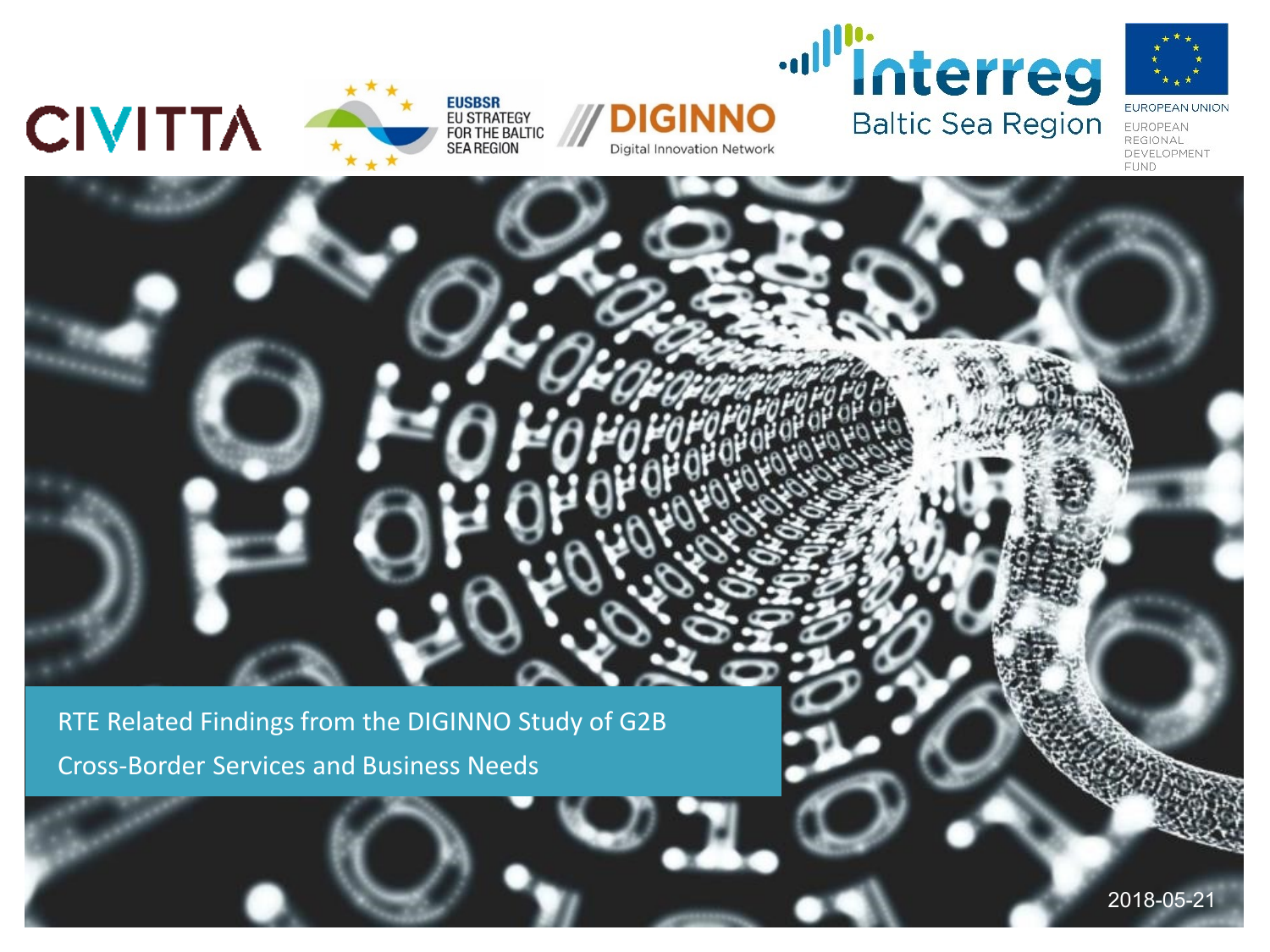|               | Introduction                             |
|---------------|------------------------------------------|
| $\mathcal{P}$ | <b>Current situation</b>                 |
| 3             | Identified issues and proposed solutions |
|               |                                          |

4 Conclusions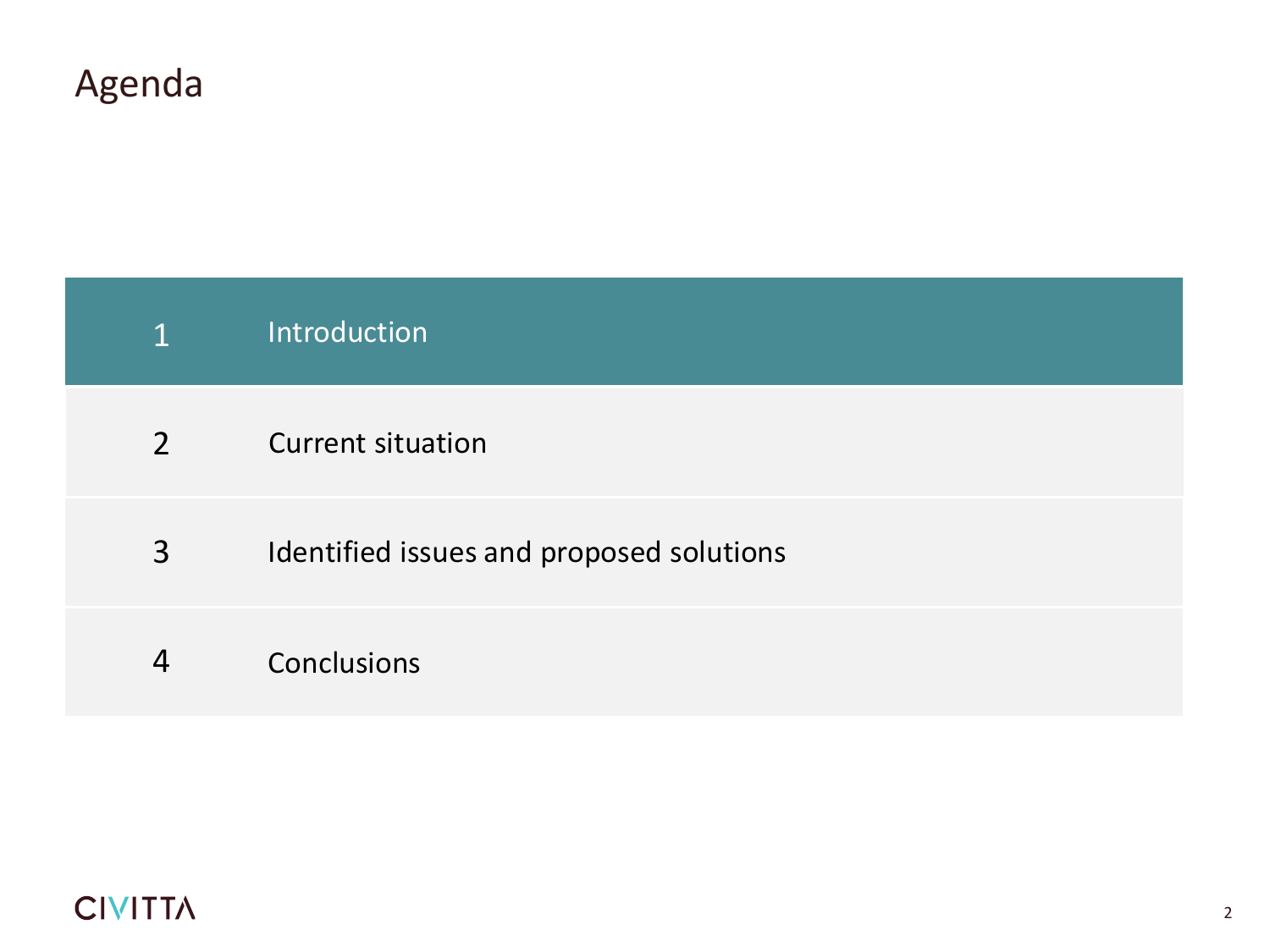# The study on cross-border G2B services was conducted as a part of larger DIGINNO project

**Objective -** to advance the digital economy and to speed up the process of moving towards the single digital market in the Baltic Sea Region. The project is in-line with EU Single Digital Market initiative.

**Scope** – work packages include Industry 4.0, Digitalization of cross-border government to business (G2B) public services and Digital policy network for the Baltic Sea Region.

**Work package 3** – The study on cross-border G2B services was conducted as part of WP3, led by Lithuanian ICT association INFOBALT.

## **DIGINNO in numbers:**

 $\bullet$ 

J

**EA** 

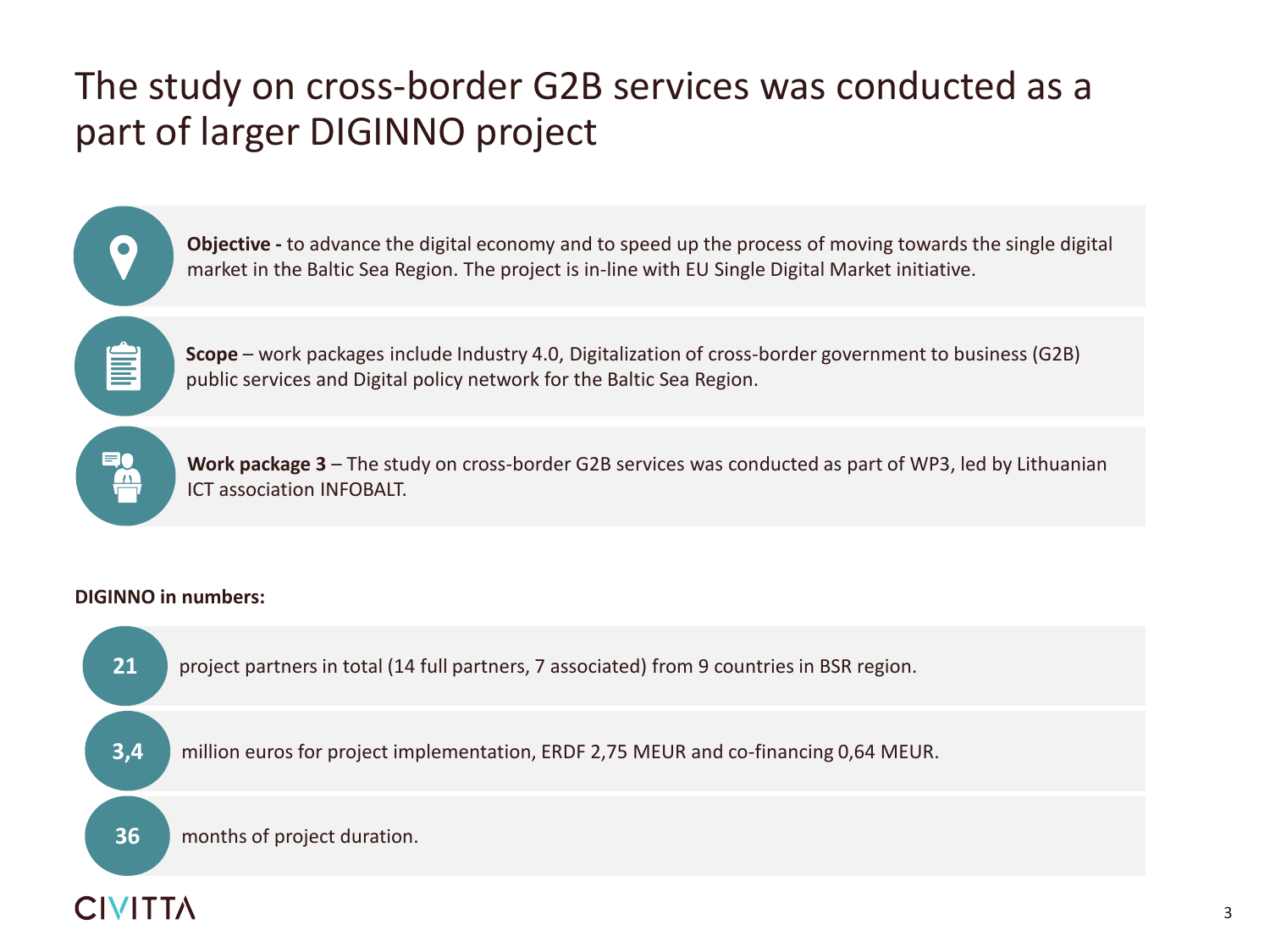# Digitalizing G2B services can help eliminate lags in related business processes, hence allow moving towards real-time economy



- G2B services range from legal entity registration, to paying and getting tax refunds;
- Wide range of the concept makes it relevant to businesses regardless of their size, geography or field of operations.



- Digitalizing G2B services can help eliminate lags in related business processes, hence allow moving towards real-time economy;
- Digitalizing services also opens new opportunities for big data collection, aggregation and usage.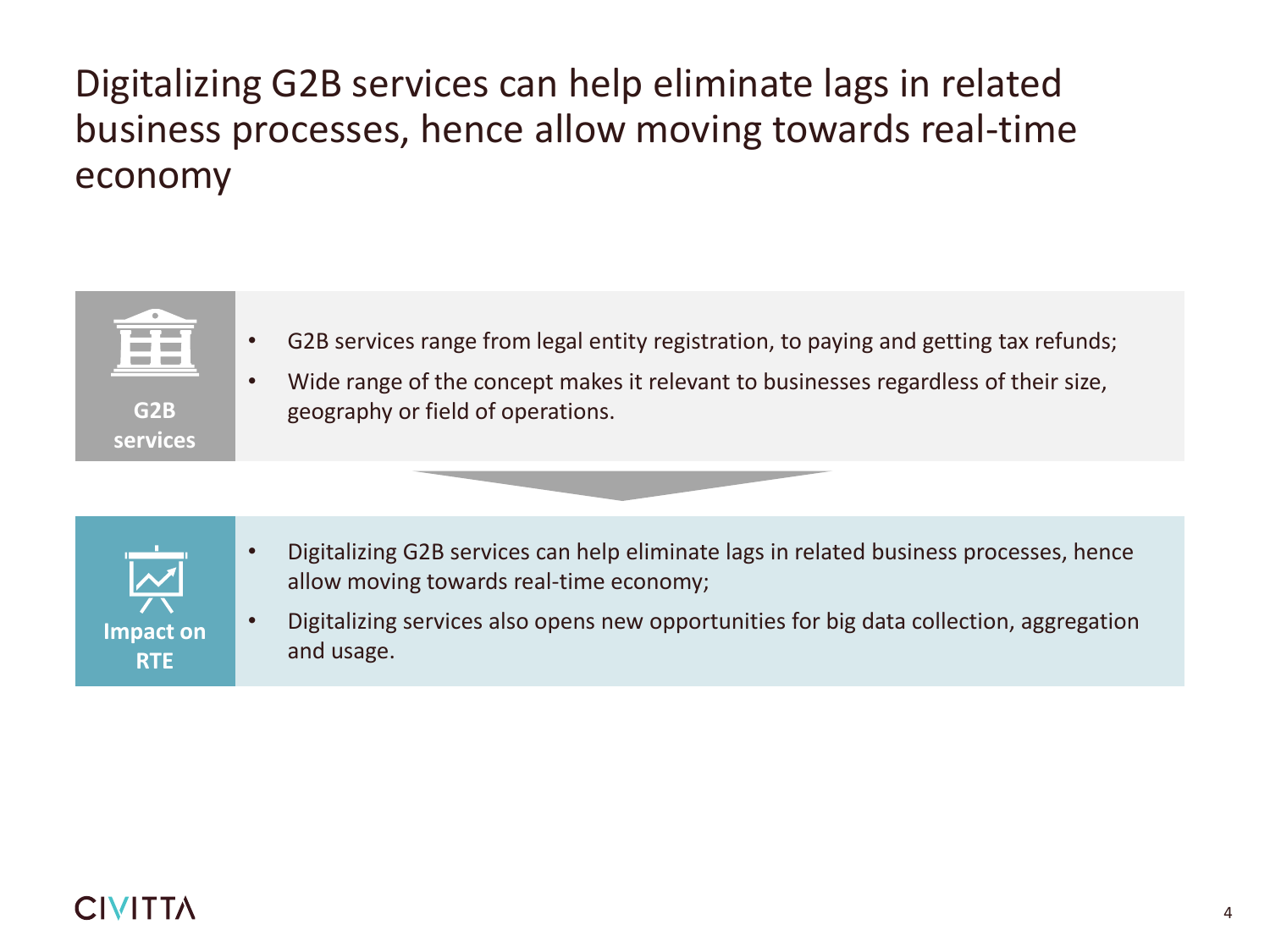# The goal of the analysis was to understand the current state of play of G2B service digitalization as well as assess business needs

**0 Goal of the analysis**

To understand the current situation of G2B service digitalization as well as needs, problems and obstacles for businesses when using G2B cross-border services in business operations.

- Based on expert opinion and previous studies, 77 services were chosen for analysis as a sample of selected services;
- Desk research and interviewing authorities responsible with provision of the services we used to evaluate current situation;



• In order to assess business needs 60 semi-structured interviews were conducted with companies and associations operating in all BSR countries;

**Methodology used**

- Collected data was aggregated to draw quantitative data. Based on expert judgement services were grouped as follows:
	- **High frequency services**  services used periodically (for example reporting VAT);
	- **Low frequency services**  services mostly used once, or due to occurrence of certain event (for example acquiring EMI license);
- Issues, solutions and other qualitative data was aggregated by going through all responses and interpreting the content provided.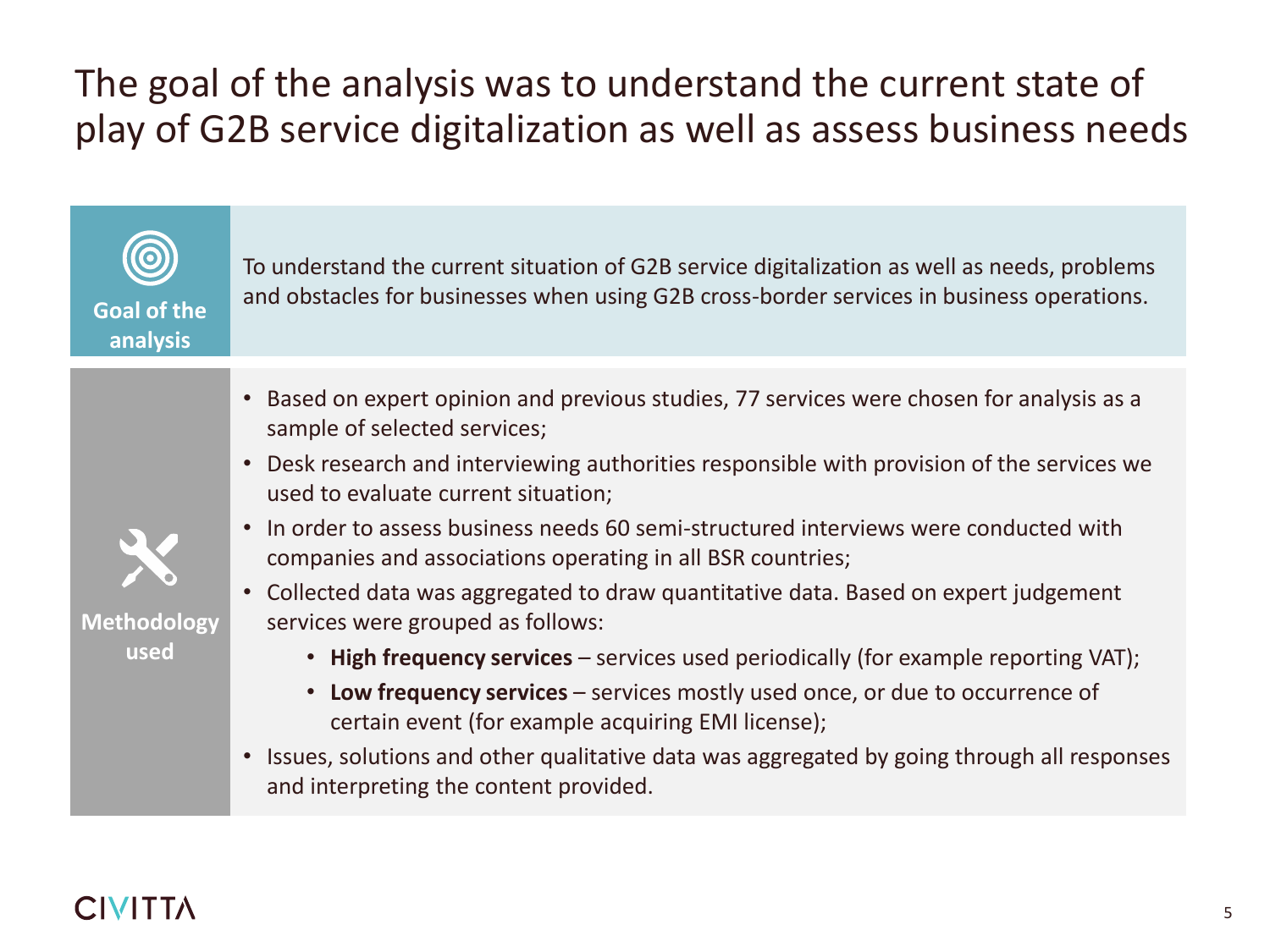### Current situation 2

- Identified issues and proposed solutions 3
- 4 Conclusions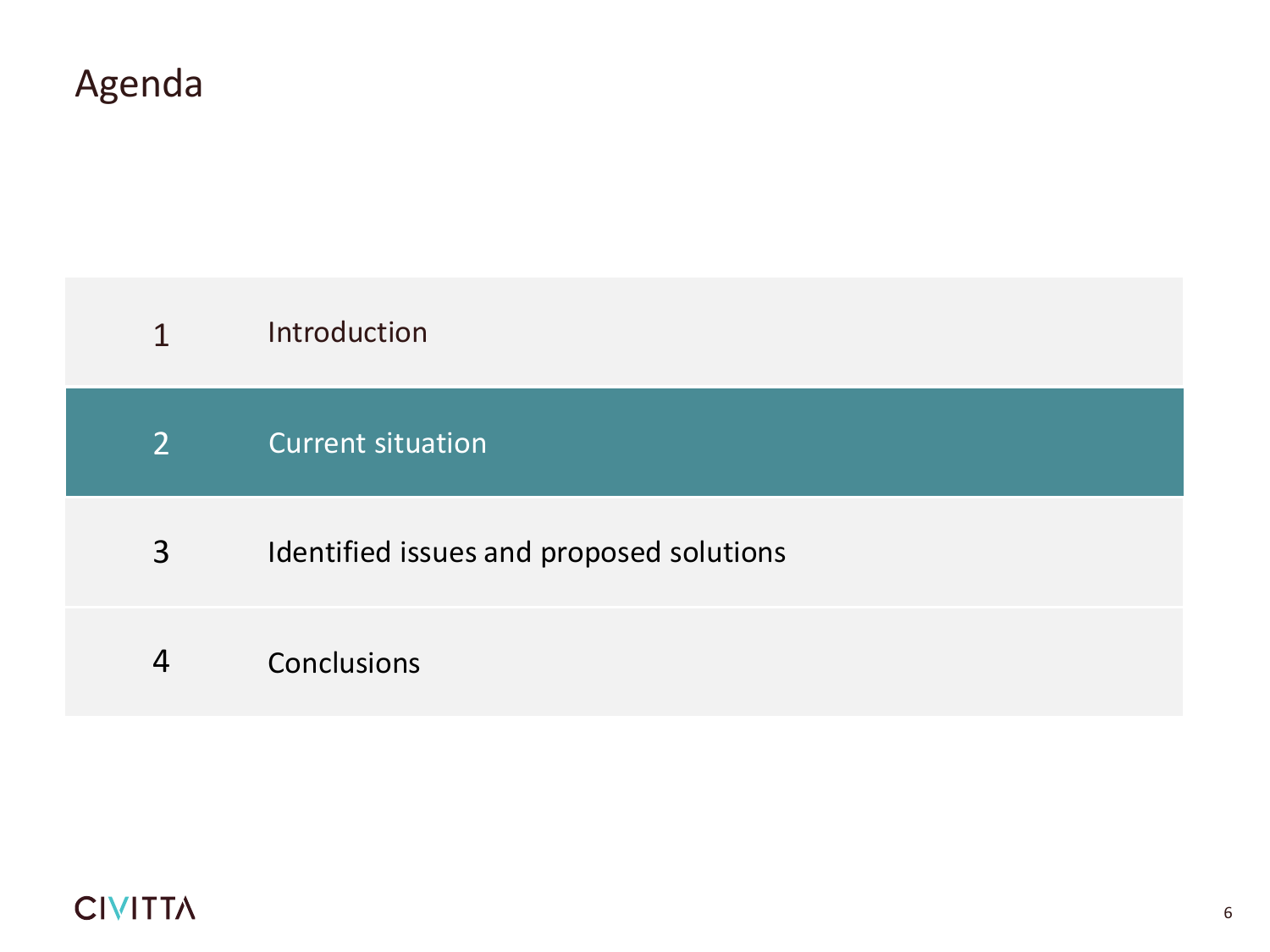# Approximately 29% of G2B services analyzed are not available cross-border

**Cross border availability** – if business established in one country can be provided a service in another country (regardless of service being online or not and regardless of barriers), the service is considered cross border available.

## **Insights**

- Major part (approximately 71%) of services in BSR region are cross-border available;
- Low frequency services tends to be slightly more cross-border available than high frequency services (on average 72% vs 69%);
- Estonia has the least amount of cross-border G2B services with low frequency — only 30%, in other countries more than half of low frequency services are cross-border available;
- Lowest percentages of cross-border available high frequency services are in Estonia and Finland (45%). In Germany and Sweden all such services are cross-border available.

**Cross-border availability G2B services with high frequency, %**



Estonia Finland Norway LithuaniaDenmark Latvia Poland Sweden\*Germany\* Estonia Finland Norway LithuaniaDenmark Latvia Poland Sweden\*Germany\*

# 60-80% 80-100% 40-60% Less than 40%



## **Percentage of cross border available G2B services**

\* Only desk research was applied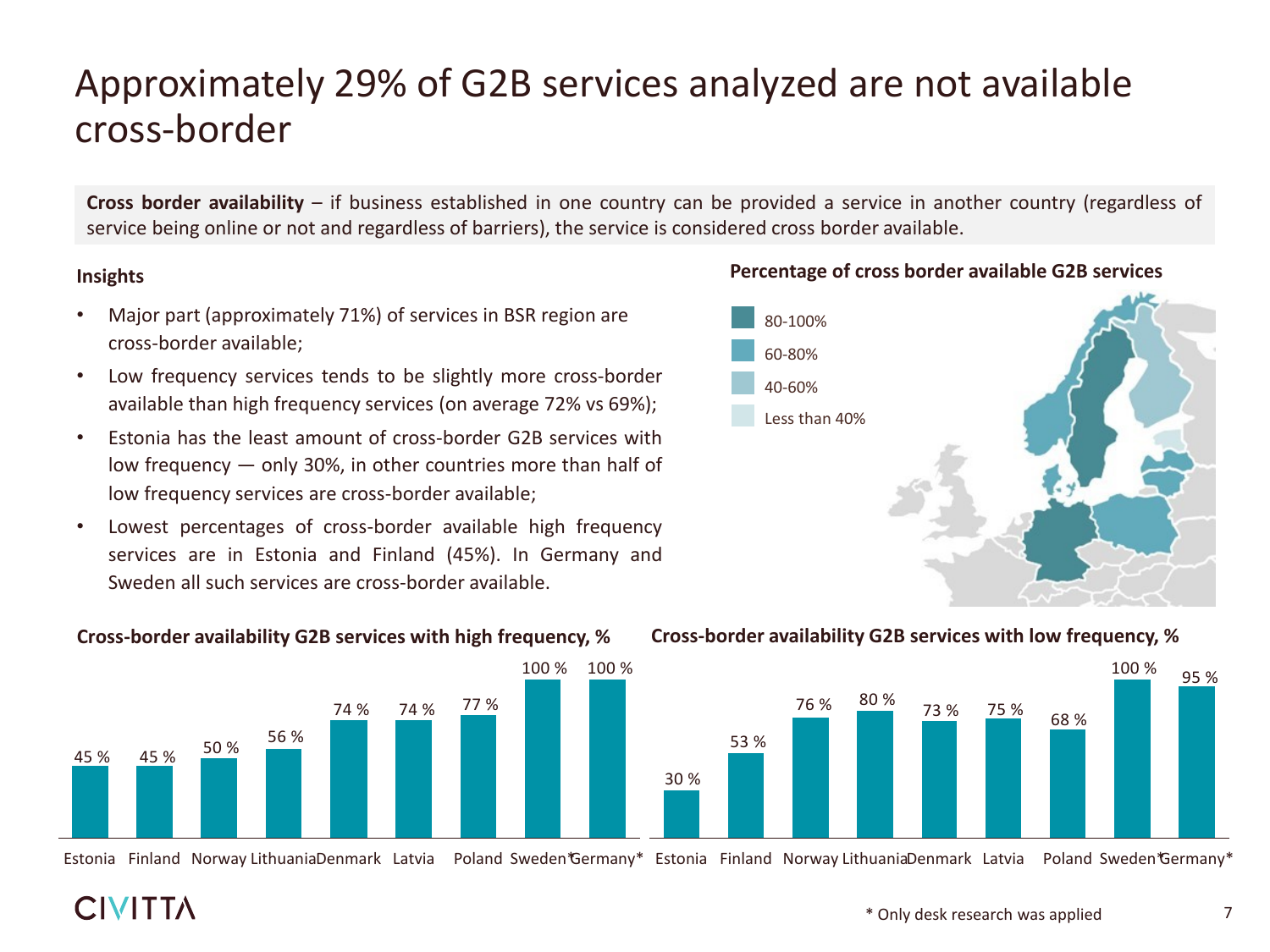# Fully online G2B services highly prevail in Scandinavian countries, less in Poland and Lithuania

**Fully online services** – services were all necessary procedures can be completed online.

## **Insights**

- Across the region, out of services analyzed, around 59% are fully online, 23% partly online and 18% a offline.
- All analyzed Scandinavian countries have more than 80% G2B services fully online, except Finland (50%);
- Poland and Lithuania have less than 40% of analyzed G2B services available fully online;
- Around 40% of G2B services analyzed are partly online in Lithuania and Latvia;
- Germany and Poland has the highest percentage of offline services – 43% and 38% accordingly.





Estonia Finland Norway LithuaniaDenmark Latvia Poland Sweden Germany\*

## **High frequency G2B services by e-maturity, % Low frequency G2B services by e-maturity, %**



Estonia Finland Norway LithuaniaDenmark Latvia Poland Sweden\*Germany\*

## **CIVITTA**

8

**Percentage of fully online G2B services**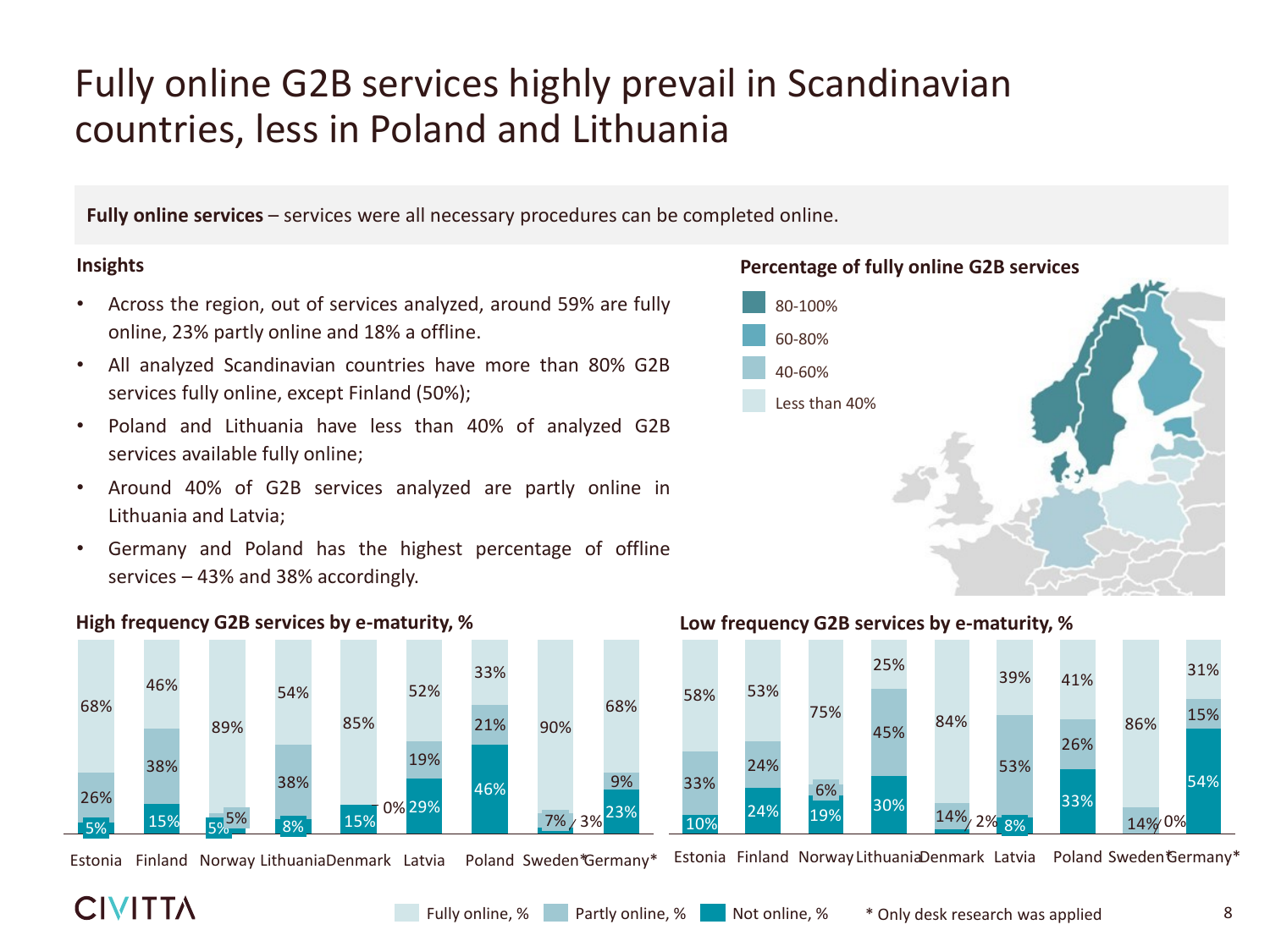# Language barrier is the most widely spread, followed by lack of online identification and authentication

## **Insights**

- Language barrier is the most spread barrier in BSR (35% of services analyzed face this barrier);
- Lack of online identification as well as authentication are also common (23% and 25% accordingly);
- Higher percentage of low frequency services encounter each of the barriers;
- Only 28% of services encounter none of the barriers analyzed;
- Most of the barriers are related CEF building blocks (eDelivery, eInvoicing, eID, eSignature and eTranslation).



## **Barriers encountered by services with high frequency, %**



## **Barriers encountered by services with low frequency, %**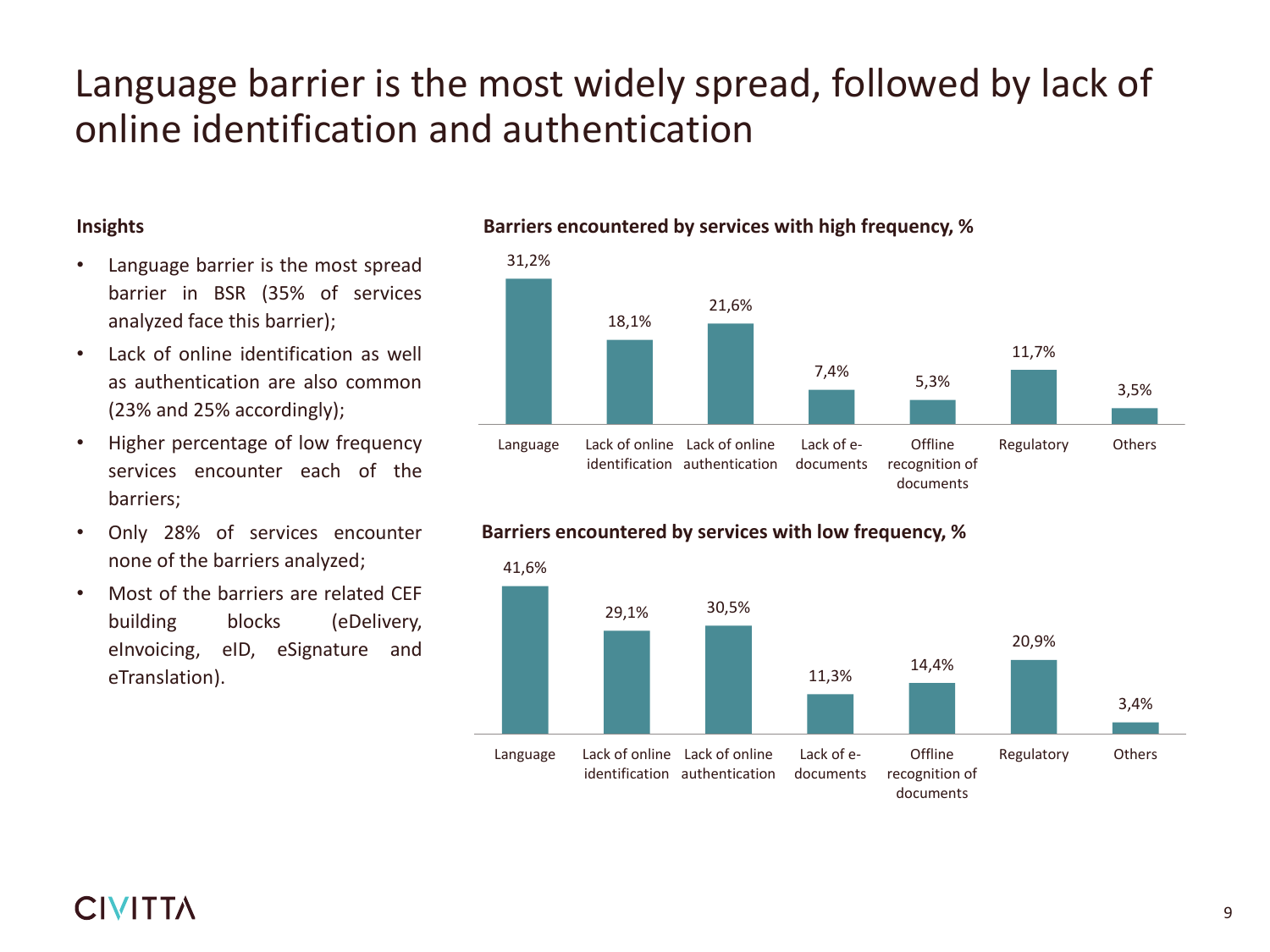# During the interviews language and eDocuments not being present were identified as main barriers

## **Insights**

- Only 3 barriers were identified by respondents as main barriers in BSR;
- Language is the main barrier in Denmark, Germany, Sweden, Norway and Poland;
- In Latvia and Finland language barrier is 1 out of 2 prevailing ones;
- Lack of e-documents is the main challenge in Estonia for companies interviewed;
- There is a split in Latvia and in Lithuania between language barrier and absence of edocuments - both have 7 responses in Lithuania, 4 - in Latvia;
- In Finland language barriers prevail together with other barriers, requests for references in public procurement or limited availability of application interfaces for data access.

| Country        | Main barrier(-s)                       | Number of<br>indications |
|----------------|----------------------------------------|--------------------------|
| Lithuania      | Language; E-documents<br>(not present) | 7                        |
| Latvia         | Language; E-documents<br>(not present) | 4                        |
| Estonia        | E-documents<br>(not present)           | 5                        |
| <b>Denmark</b> | Language                               | 9                        |
| Finland        | Language; Other                        | $\mathsf{R}$             |
| Germany        | Language                               | 9                        |
| Sweden         | Language                               | 6                        |
| Norway         | Language                               | 6                        |
| Poland         | Language                               | 7                        |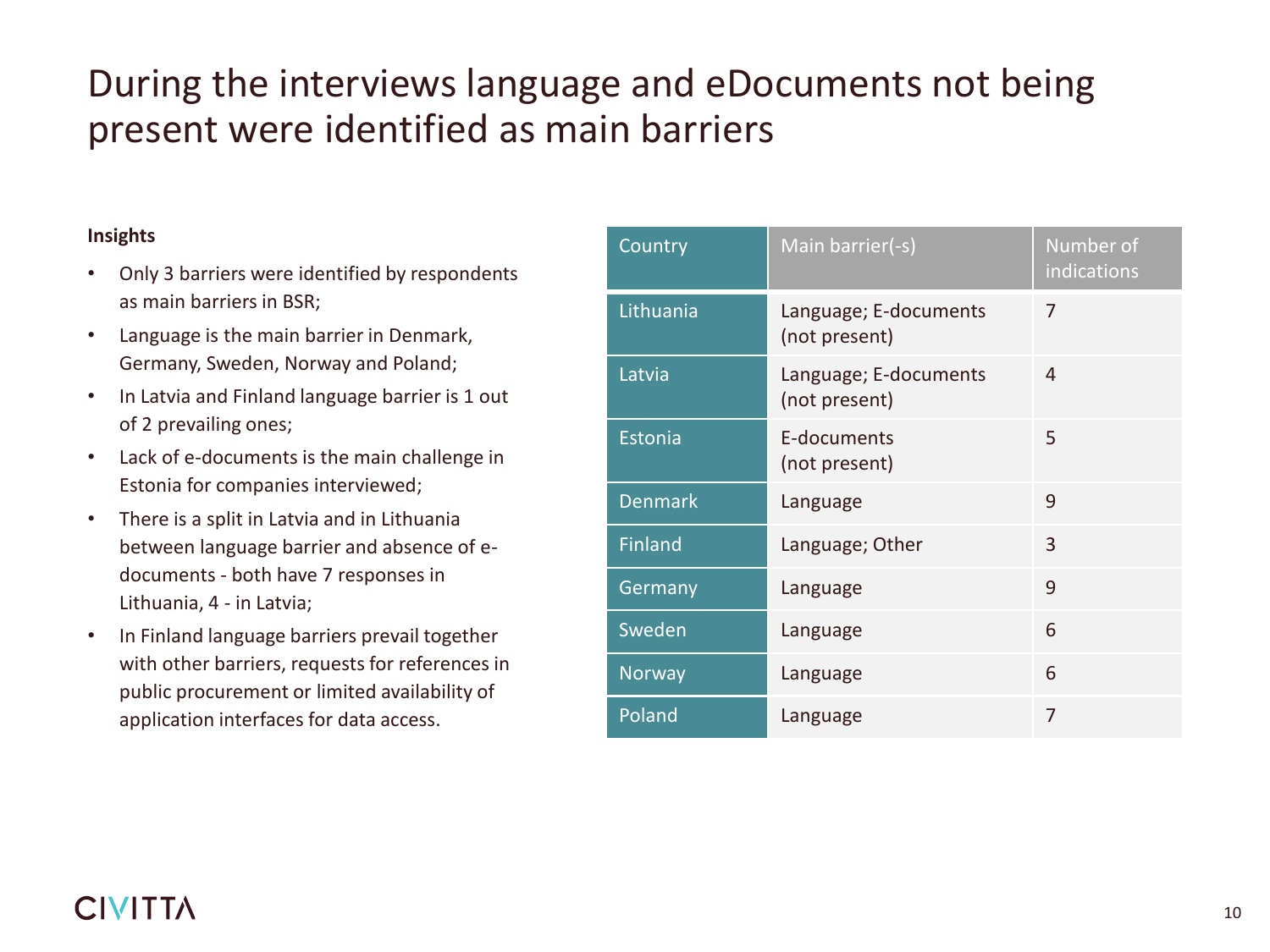Introduction 1

### Current situation 2

Identified issues and proposed solutions 3

## 4 Conclusions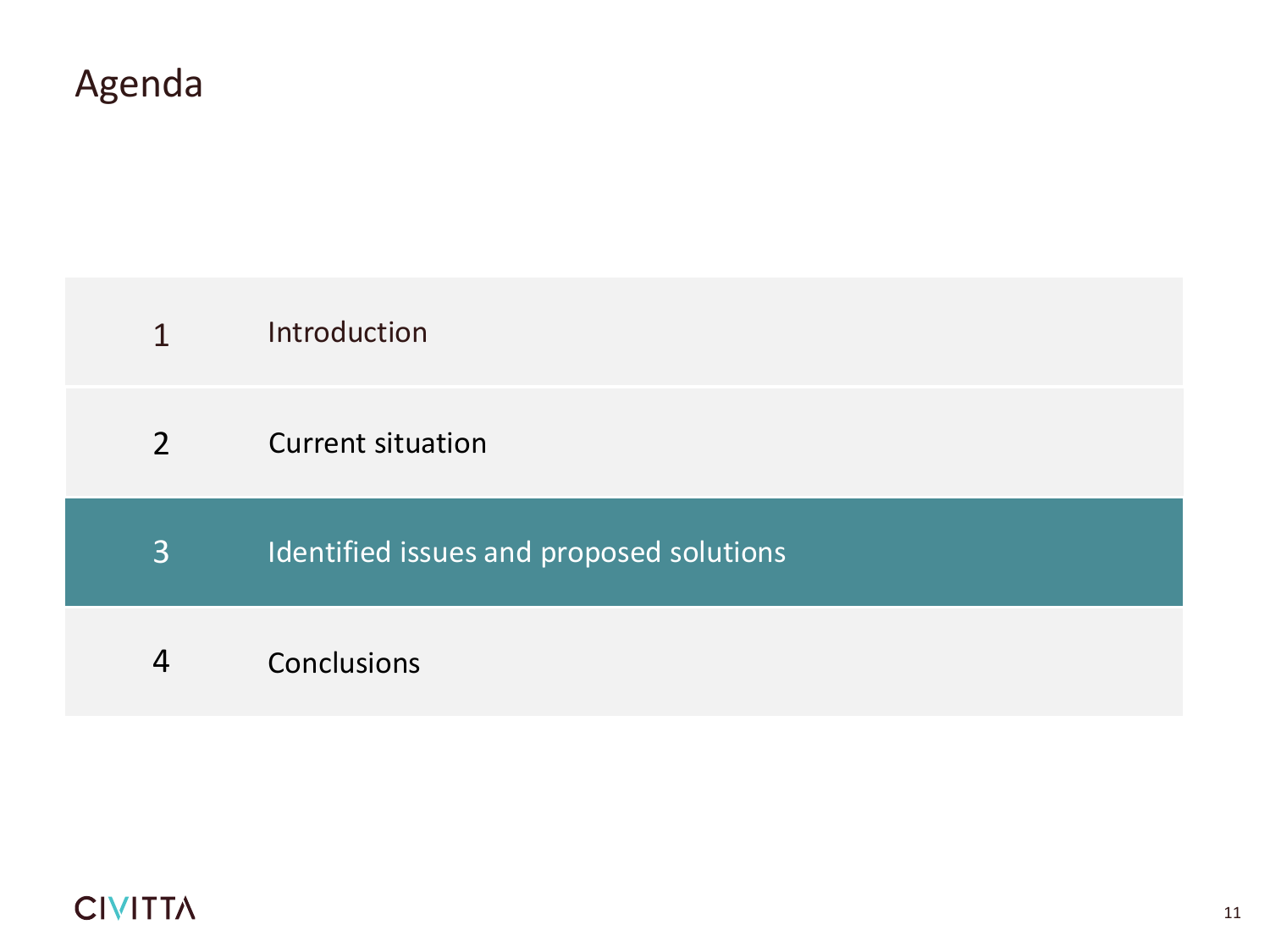# Single EU or BSR wide e-government system would allow to simplify using the services; Cross-border e-signature could be implemented

### Lack of governmental information exchange system

IT systems of governmental sector are not integrated, which leads to additional efforts from companies. Over the process of registering the company or applying for licenses some documents still need to submitted in paper form and often notarized.

### **Issues Proposed solutions**

Governmental information exchange system (EU or regional) which would allow to easily access services in other countries and would allow to use e-documents from existing registries.

### E-signature not available cross-border

Cross-border usability is not present - being able to use the signature cross-border, would positively impact about 5-10% of users (the ones which are using the e-signature now, and are conducting international business in the region).

Regional or EU wide electronic signature system, that would allow the cross-border usability (implementation of EU eSignature and eID building blocks).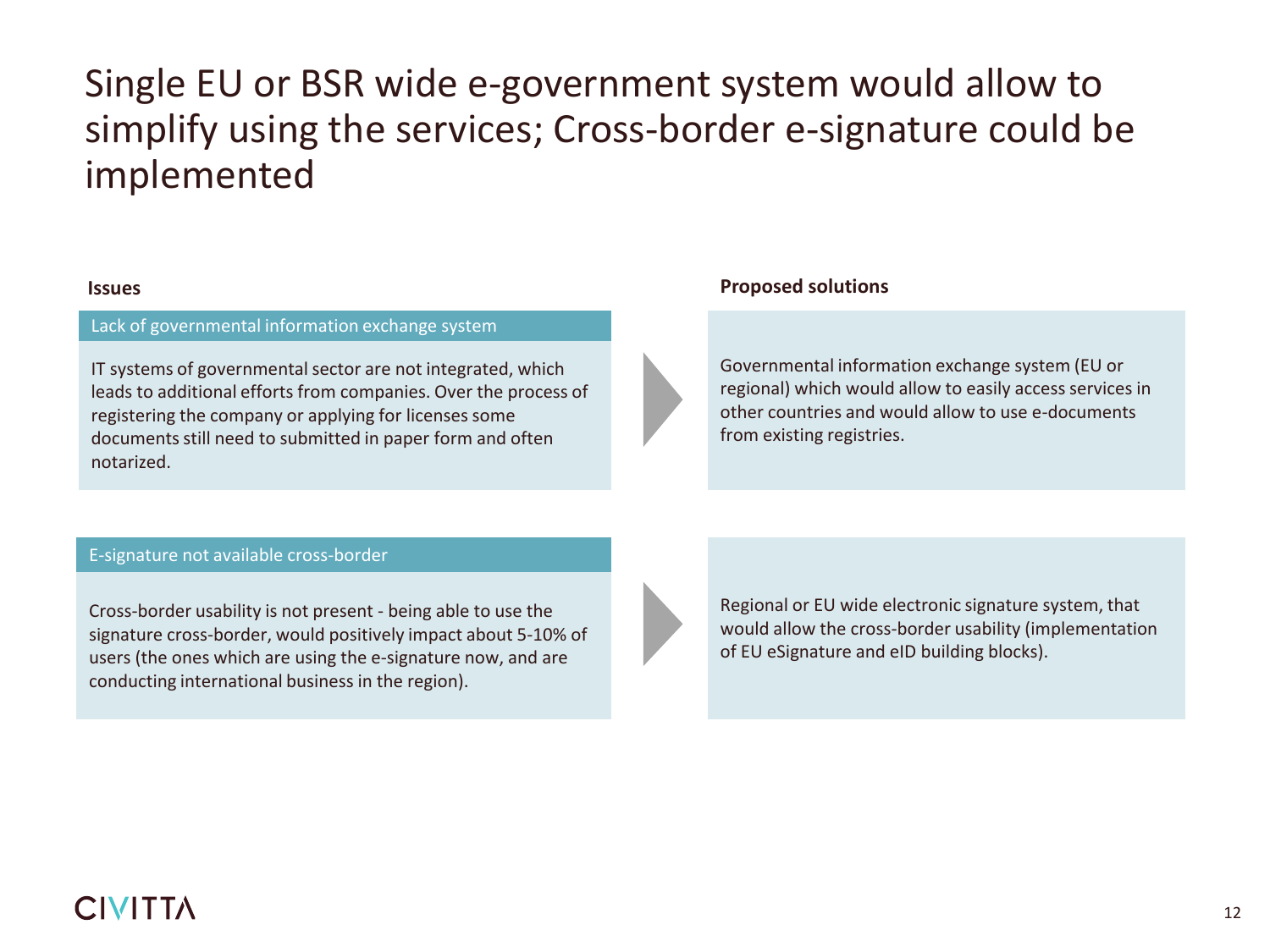# Road tax measurement and customs clearance systems could be harmonised at EU-level, e-CMR initiative could be ratified at EU scale

### Paper CMRs

e-CMRs exist only on national scale in some countries, truck crossing the border has to fill different CMR for every country.

### Different road taxation systems

For some countries vignettes need to be bought on spot, offline. For other countries, devices for measuring distance are different, so trucks have to have range of these devices inside each truck, based on the countries on route.

## Complicated process of clearance decisions obtaining

Now logistics service providers collect information about the goods, make suggestions about their tariffs and send a clearance request to Customs, which then makes the clearance decision.

## **Issues Solutions**

Ratification and implementation e-CMR initiative (from UN). Currently only about ~11 EU members have ratified it.

This is also in line with wider initiative of creating digital transport corridors, where all documents needed are in electronic form.

Harmonizing road tax measurement systems would allow higher flexibility for route planning for logistic companies, as well as decrease administrative burden for buying and maintaining different devices and systems for road tax measurement.

If there were full transparency of documentation across the whole logistics chain, Customs could make their clearance decisions automatically (perhaps with Artificial Intelligence?) based on the original documentation.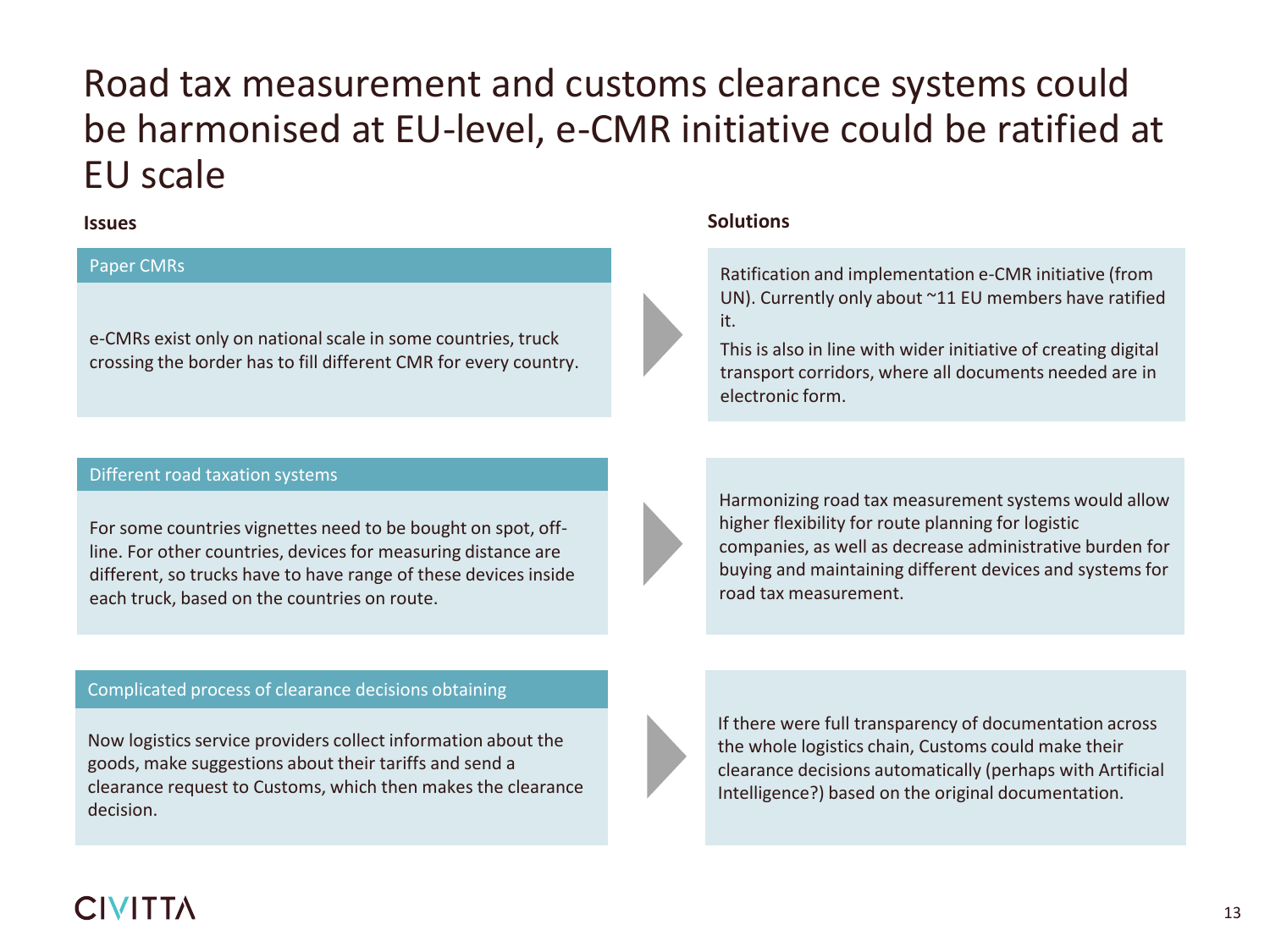# Public support for using big data could be improved by allowing access to environmental data through programmable application interfaces

### Manufacture of wood products: Public support needed

- In order to get more out from public big data, there is a need for more and better public support:
	- rules how to combine public big data with private big data (for example, resource and environmental data from harvesters, road and weather information from cameras in trucks, etc.);
	- role of crowdsourcing in collecting environmental big data;
	- rules for data usage (privacy, security);
	- determination of persons who have right to own and/or control the use of data;
	- common data formats and data interfaces.

## **Issues Solutions**

It should considered, if there should be public service platforms, that allow to use relevant public big data through application interfaces. This would make it easier (faster, lighter) for application developers to develop their services.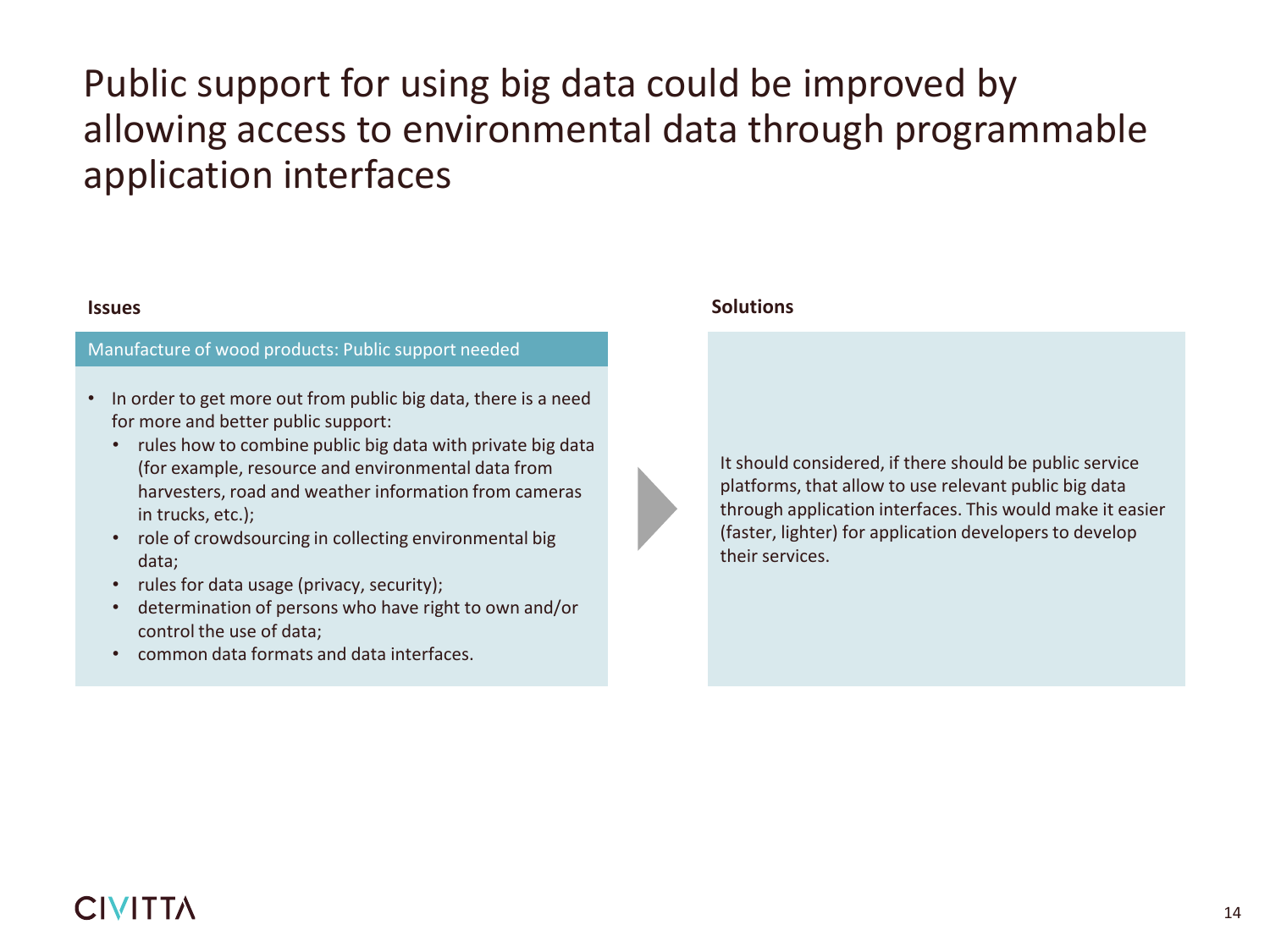# In financial services sector 3 general improvements, not related to specific issue, were identified during the interviews

**International system for debtors funds restrictions**

International IT system that allows transmission of data during cash sweeps or restriction orders. The data is transferred to financial institutions in order to proportionally allocate debtor's funds to providers of cash sweeps and control restrictions on debtor's monetary funds and cash sweep processes. The system is implemented on national scale in Lithuania (PLAIS).



A great solution to improve Fintech sector would a creation of KYC (Know your customer) database for financial institutions. The database would gather the information needed for compliance. Meaning, a client working with different institutions will have to register and enter the KYC information once. This would also allow to build infrastructure for financial institutions to exchange information in order to improve AML efforts. On national scale, it could be operated either by joint consortium of such financial institutions or by national bank. On international scale only viable option is to build such infrastructure operated by governments - otherwise the system would not be allinclusive and SMEs probably would have trouble joining.



**and payment institutions**

A possibility for companies to receive electronic money issuer or payment institution license fully online. It should be noted, that this would still require establishing company in other member states and raises **E-license for EMI E-license for EMI** *identification issue.*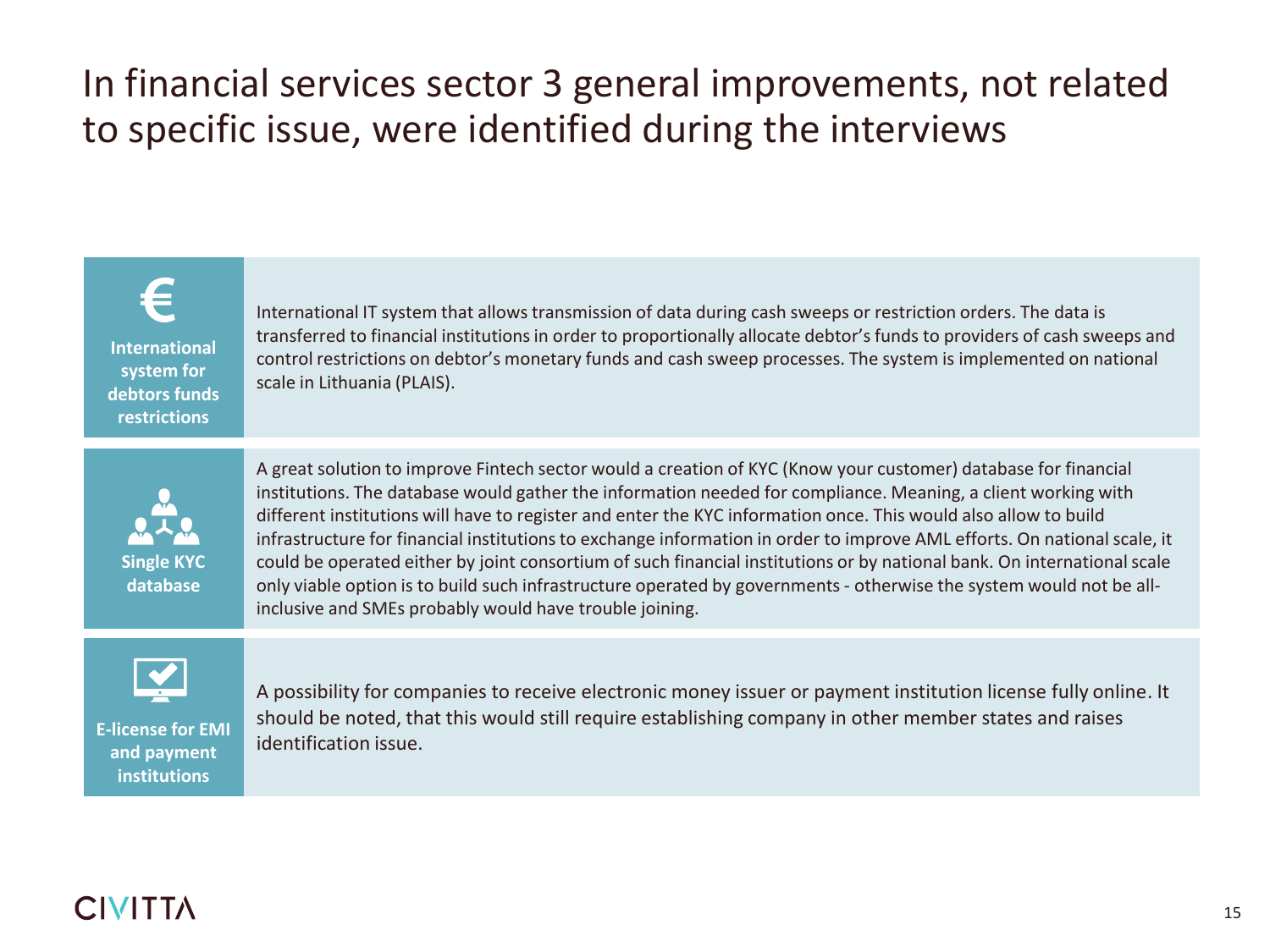# During the interviews 2 general improvements, not related to specific issue, were identified



**Unified e-doc. interchange**

Unified system of e-document interchange would be needed to ensure faster exchange of information. Integration of different governmental systems (regional or national level) which would allow the overseeing or licencing institutions to access and use data that are in other registries or databases, thus avoiding the process of gathering all this information by the company.



**IoT shipment monitoring**

Internet of Things (IoT). This would allow to monitor the goods while at sea with sensors, so as to guide against goods being spoil due to change in temperature climate etc. It will also allow to keep track of companies' ship. This raises an issue on Big data being amassed from data retrieved from ships. The shipping companies would prefer a centralized online G2B platform in the EU or Baltic area where they can store, access and retrieve such data. This will save them the cost of developing these infrastructure themselves. Naturally this will raise issues on connectivity and Data ownership. However, such a system will save cost. Currently, such a G2B hub does not exist.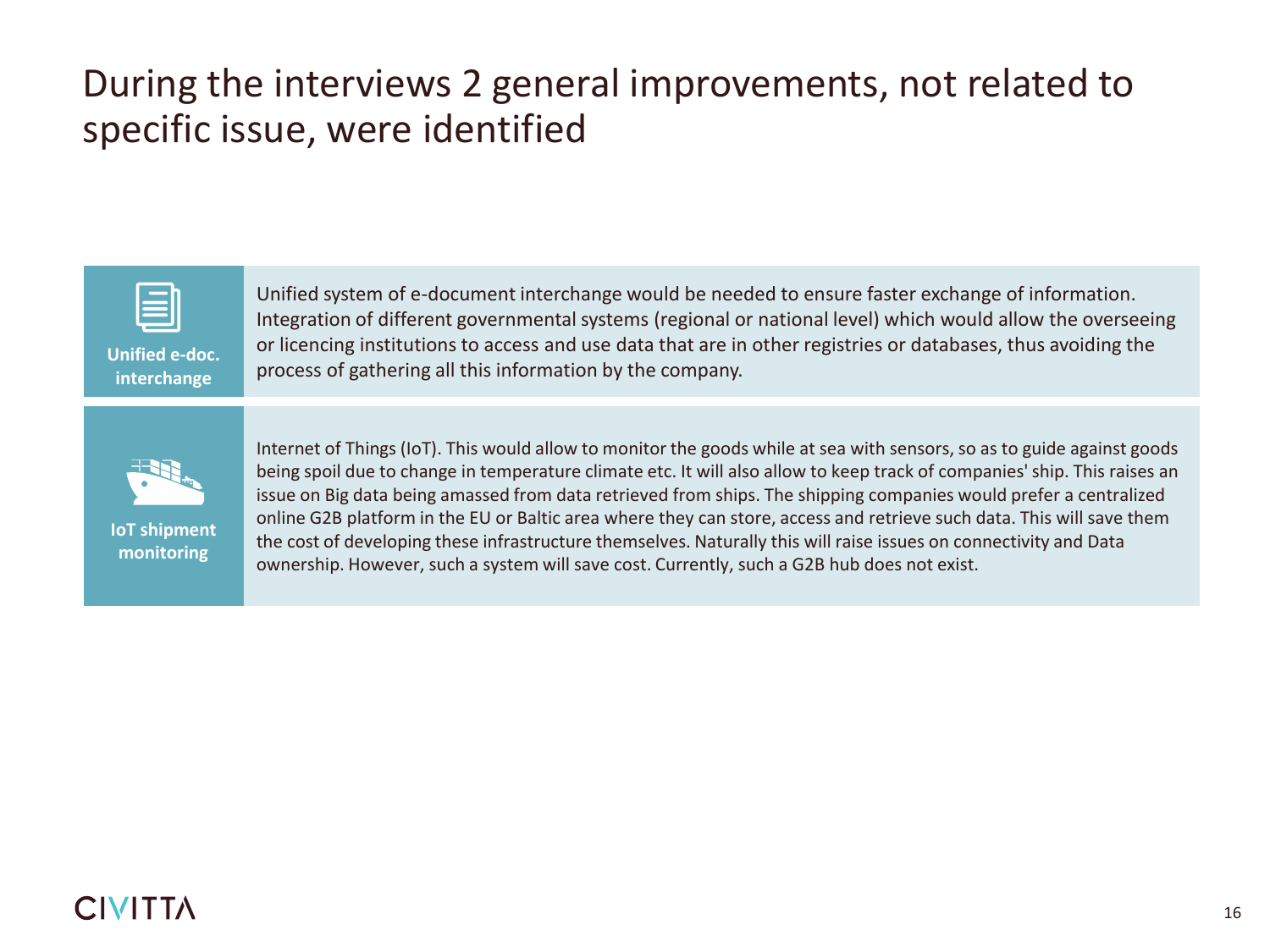- Introduction 1
- Current situation 2
- Identified issues and proposed solutions 3
- 4 Conclusions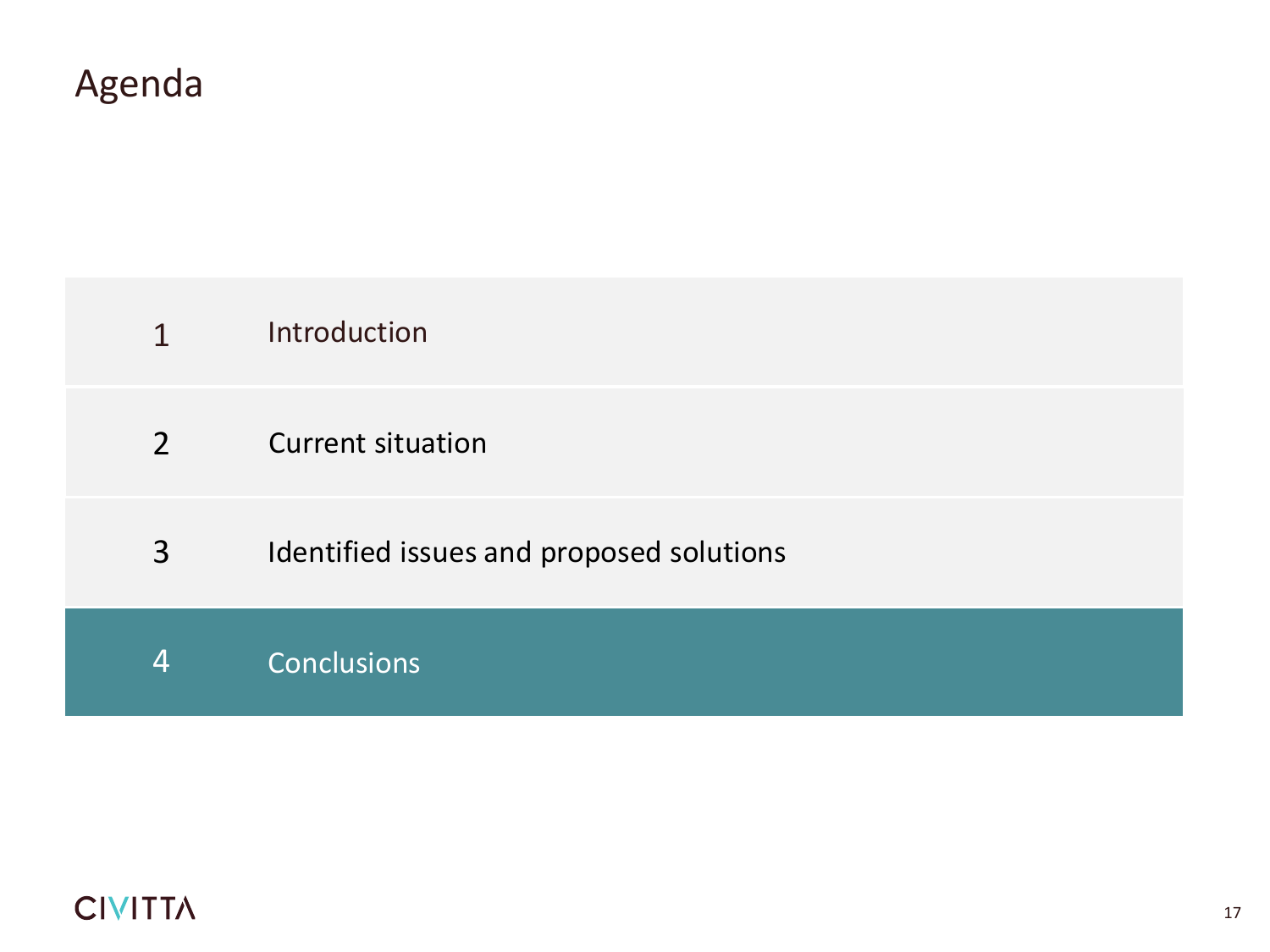# In order to move towards RTE fully online, cross-border available services should be developed

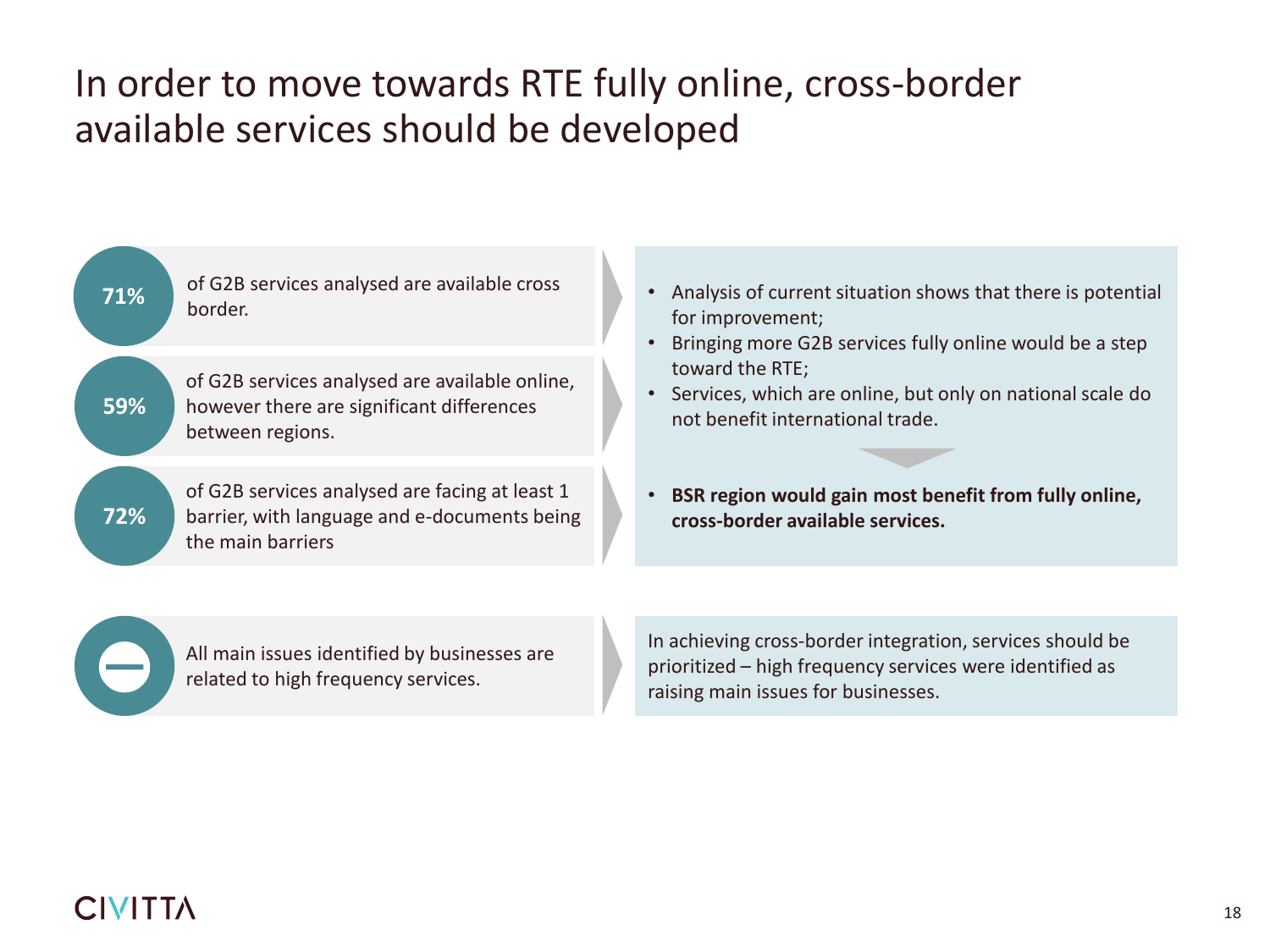# Online, cross-border available services on regional scale could be implemented in two ways



- Businesses may need to adjust to different governmental IT systems already in place;
- Documents from national registries would still be acquired by business;
- Does not solve the language barrier.
- Integration of different governmental systems is not possible with standardization of information requests;
- If implemented together with integration of different governmental registries, eases administrative burden significantly;
- May help to solve language barrier.